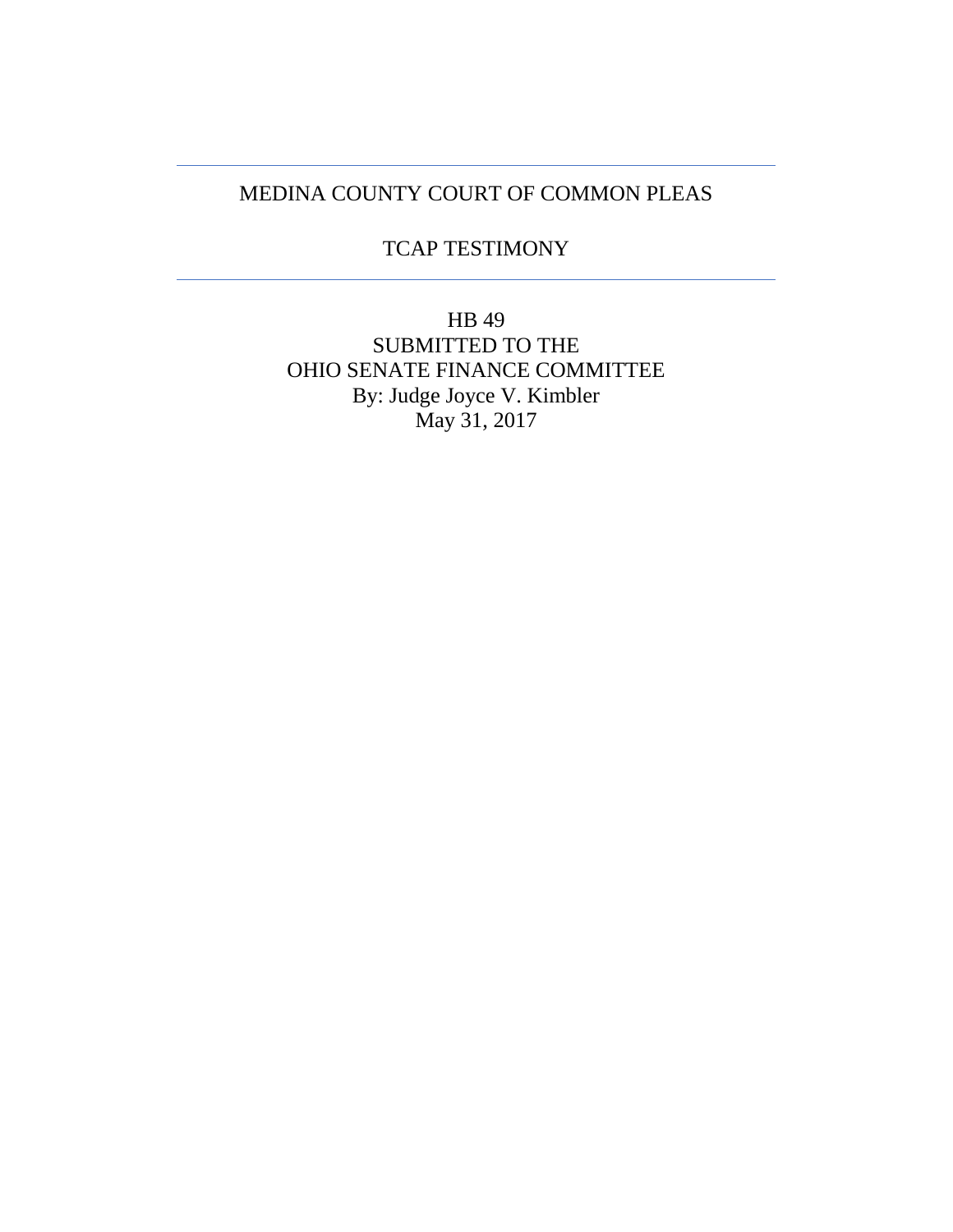Chairman Oelslager, Vice-Chairwoman Manning, Ranking Member Skindell and members of the Senate Finance Committee:

I am Judge Joyce V. Kimbler, Judge of the Medina Court of Common Pleas.

I would like to tell you what the Targeted Community Alternatives to Prison (TCAP) grant has done for citizens of Medina County.

Medina County was awarded one of the five TCAP pilot grants approximately seven months ago, and since that time, we have been able to use the funding to directly address our local heroin epidemic.

The funding provided us the opportunity to collaborate with our local Sheriff to reopen one of our closed jail pods. We now use this pod to house low-level, nonviolent, felony 4 & 5 offender who typically have a severe drug addiction.

During their time in the jail and because of the TCAP grant, we were able to hire an additional clinician and simultaneously implement a Medication Assisted Treatment (MAT) Program. This MAT program has been extremely helpful in stabilizing opiate addiction for the inmates. The clinician also connects them with services in the community upon their release to help them continue their road to recovery.

Through collaboration with Alternative Paths, we are screening and engaging inmate's right after the booking process when we get drug test results or mental health items are positive on the booking screening.

Once needs are identified we have mental health and chemical dependency clinicians, as well as a case manager, looking at current treatment needs as well as what will be needed for successful community re-entry.

Community re-entry plans are developed to address not only treatment needs but also housing, vocational, transportation and psychosocial supports needed for the individual to be successful once released.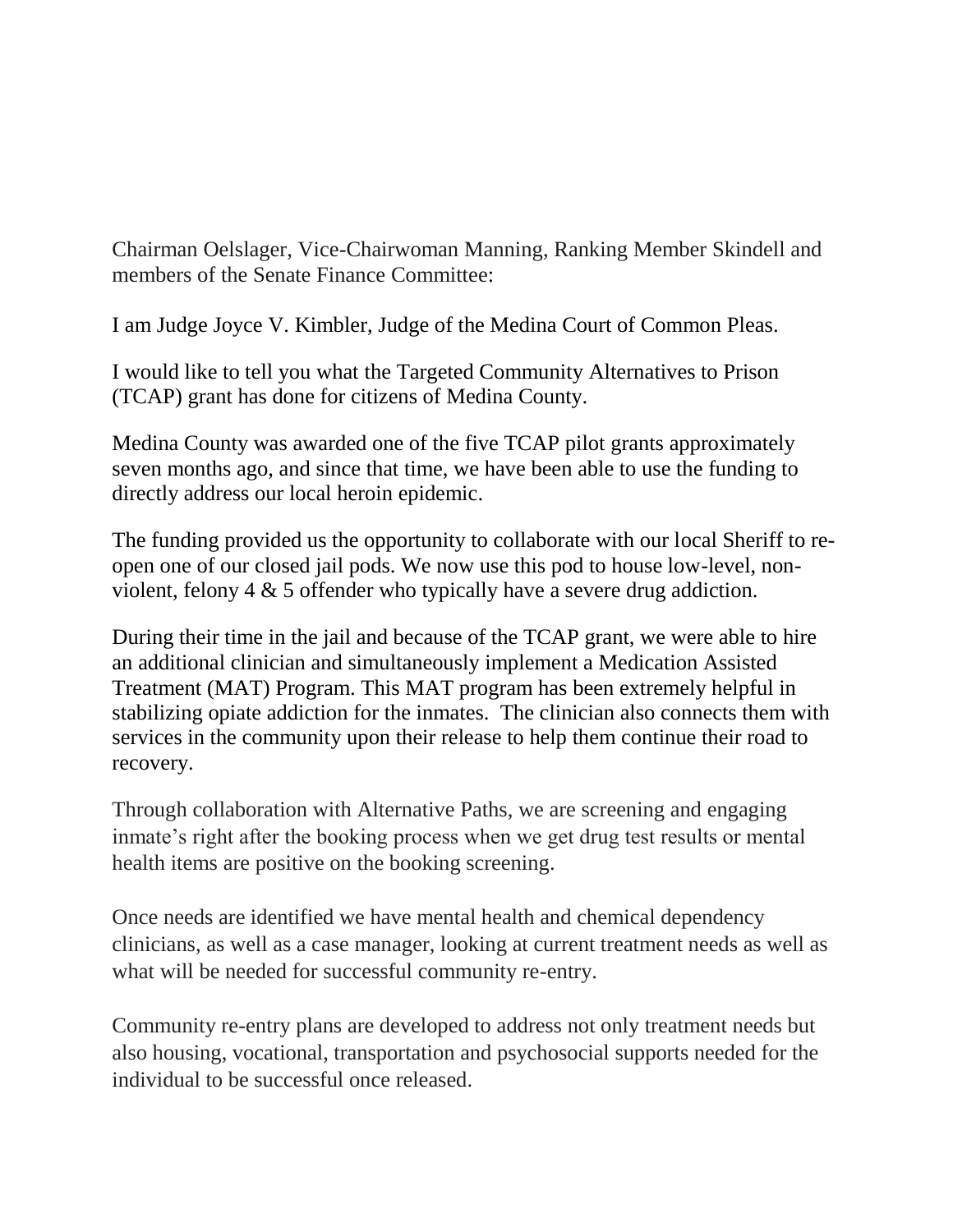We connect with a wide variety of regional resources for treatment, housing, etc. and have strong collaborative relationships with surrounding counties when resources are not available within Medina County. We also do re-entry planning in a person's home county if they are not from Medina.

Many times on the day of release our clinicians are transporting people to treatment centers, etc. to ensure a smooth transition. Clinicians remain in contact for at least 90 days, sometimes more to give continued case management and supportive services to the person.

This ongoing involvement post release which bridges a person from incarceration to community has been a huge factor in helping to keep people focused on their reentry plan and less likely to recidivate. If things start to backslide the person has our staff as a resource to help them get back on track before they end up with new sanctions or committing a new crime.

## **Numbers of inmate's receiving services:**

Substance Abuse Services **averages 275** inmates per month.

Mental Health Services **averages 360** inmates per month.

## **Vivitrol (Data since 1/1/2017) :**

17 inmates have been given the injection prior to leaving the jail and set up with community based chemical dependency treatment.

10 inmates were released to a sober residence such as Switzer/ Bianco House, Beacon House, VOA, or VA with outpatient treatment.

7 inmates were released home to live with family and were set up with outpatient treatment.